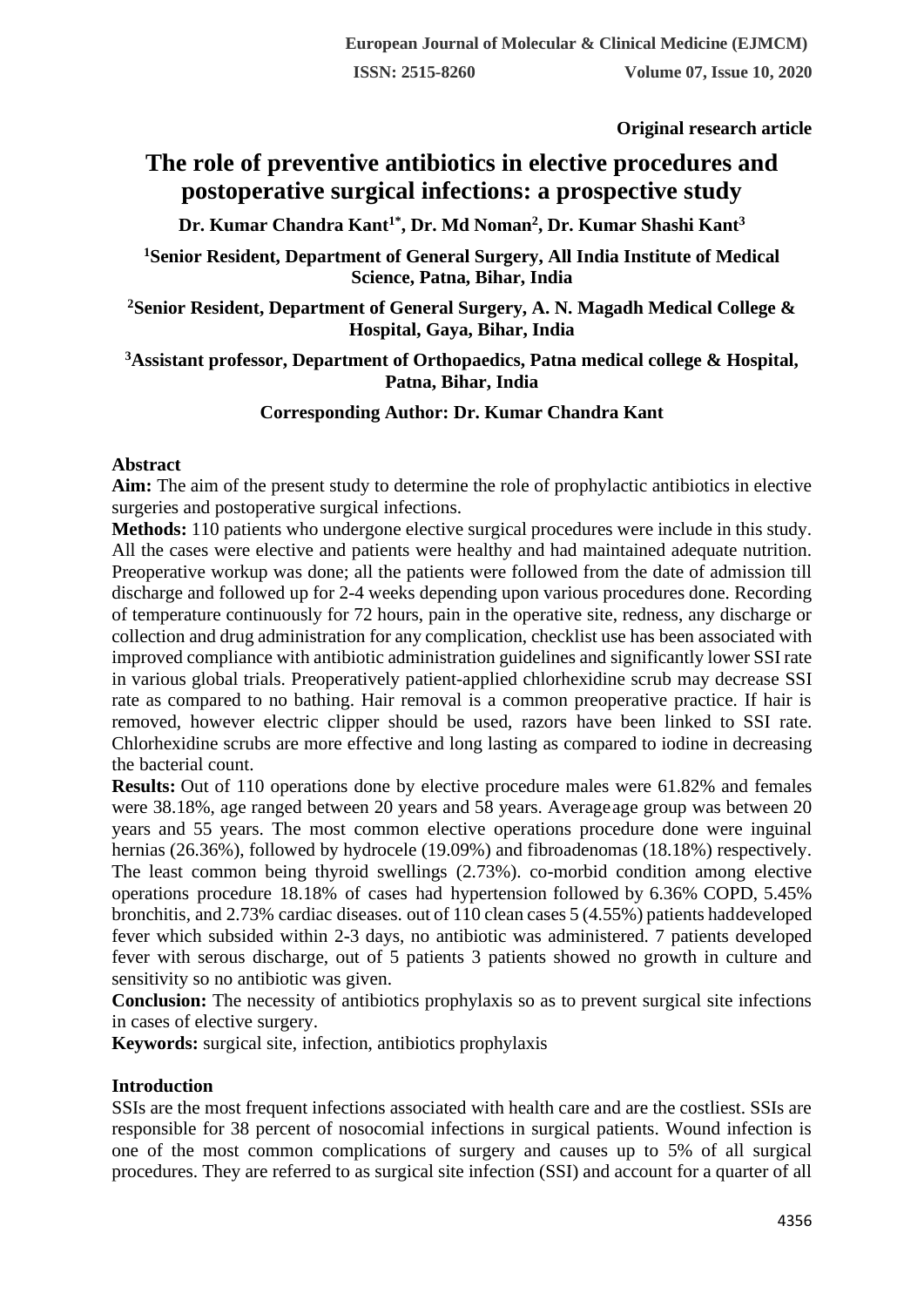**ISSN: 2515-8260 Volume 07, Issue 10, 2020**

nosocomial infections. In terms of hospital stay, pain, reintervention, and cost, SSI adds to the morbidity.<sup>1</sup> A variety of risk factors that contribute to SSI-intrinsic (patient-related) and extrinsic (procedure-related) have been established. Many of the patient-related factors are non-modifiable, such as age, co-morbidities (diabetes, chronic re). Since the surgical site is a possible port for exogenous microbes, this presents an immediate threat to the skin and complications which contribute to delayed healing of wounds.<sup>2,3</sup> The preoperative stage is known to be the most crucial period of a procedure in which the aim is to reduce the bacterial load surrounding the area of incision. The use of antibiotics before surgery is considered effective in the prevention of SSIs, which are among the most common complications preventable after surgery.<sup>4</sup> By demonstrating antibiosis, Joseph Lister greatly reduced the rate of disease and presented surgeons with a tool to fight infections. The invention of antibiotics further revolutionized the surgery field. Yet through understanding of infection control and improvements in clinical procedure, postoperative infection remains a problem that every surgeon faces. A patient with SSIs has a risk of being admitted to intensive care by more than 60 percent and is 15 times more likely to be readmitted to the hospital within 30 days after discharge. The use of antimicrobial prophylaxis (AMP) has been long advocated as a means of preventing post-operative infections. The rationale behind the use of peri-operative antimicrobial prophylaxis is that if present in sufficient concentration in the tissue, antibiotics boost the immune system and help eliminate any bacteria that may be present in these surgical sites. Serum concentrations of some antimicrobials tend to drop rapidly during certain surgical procedures while the concentration of others hardly gets affected. Throughout cardiothoracic surgery, the use of cardiopulmonary bypass significantly lowers the plasma vancomycin level and thus increases the risk of acquiring SSIs in these patients. Specific recommendations have been developed for the proper use of AMP, covering a wide range of surgical procedures.<sup>5-9</sup> Most of these recommendations advise the use of cephalosporin's, particularly those with anaerobic activity as the drug of choice, but antibiotic preference may vary depending on the bacterial flora at the incision site, antibiotic penetration at the site, and allergic profile of the person. As suboptimal levels of antibiotics in the tissue significantly increase the risk of SSI, the correct timing of antimicrobial administration prior to surgical incision is crucial. The exact timing of the administration of antibiotics varies from 30 minutes to 2 hours before the incision. According to the Surgical Care Improvement Project (SCIP), for most antimicrobials except for flouroquinolones and vancomycin, the ideal time for antibiotic administration should be 1 hour before incision, for which 2 hours is considered the ideal time.

#### **Material and methods**

This was a prospective observational study conducted in the Department of General Surgery, Anugrah Narayan Magadh Medical College & Hospital, Gaya, Bihar, India for 15 months, after taking the approval of the protocol review committee and institutional ethics committee.

#### **Methodology**

Only clean, not contaminated cases are taken. Preoperative checkups done thoroughly, like personal hygiene of the patient, BP and cardiac status of the patient to be evaluated. Preventive measures to avoid or reduce exogenous and endogenous contamination. A single stat dose of first generation cephalosporin 1gm given IV at the time of giving anesthesia. If surgery is prolonged for more than 2 hours then 2nd dose of prophylactic antibiotics is given IV. Preoperative any pathological cause and also contamination were observed and further follow up done. Post-operative any signs and symptoms like infections, fever with chills, wound discharge will be observed. All the operative care (wound) is seen in 48 hours and to be inspected every day. Final review will be done after 1 week and 2 weeks. If any evidence of wound infection is present,accordingly sent for culture and sensitivity and suitable antibiotics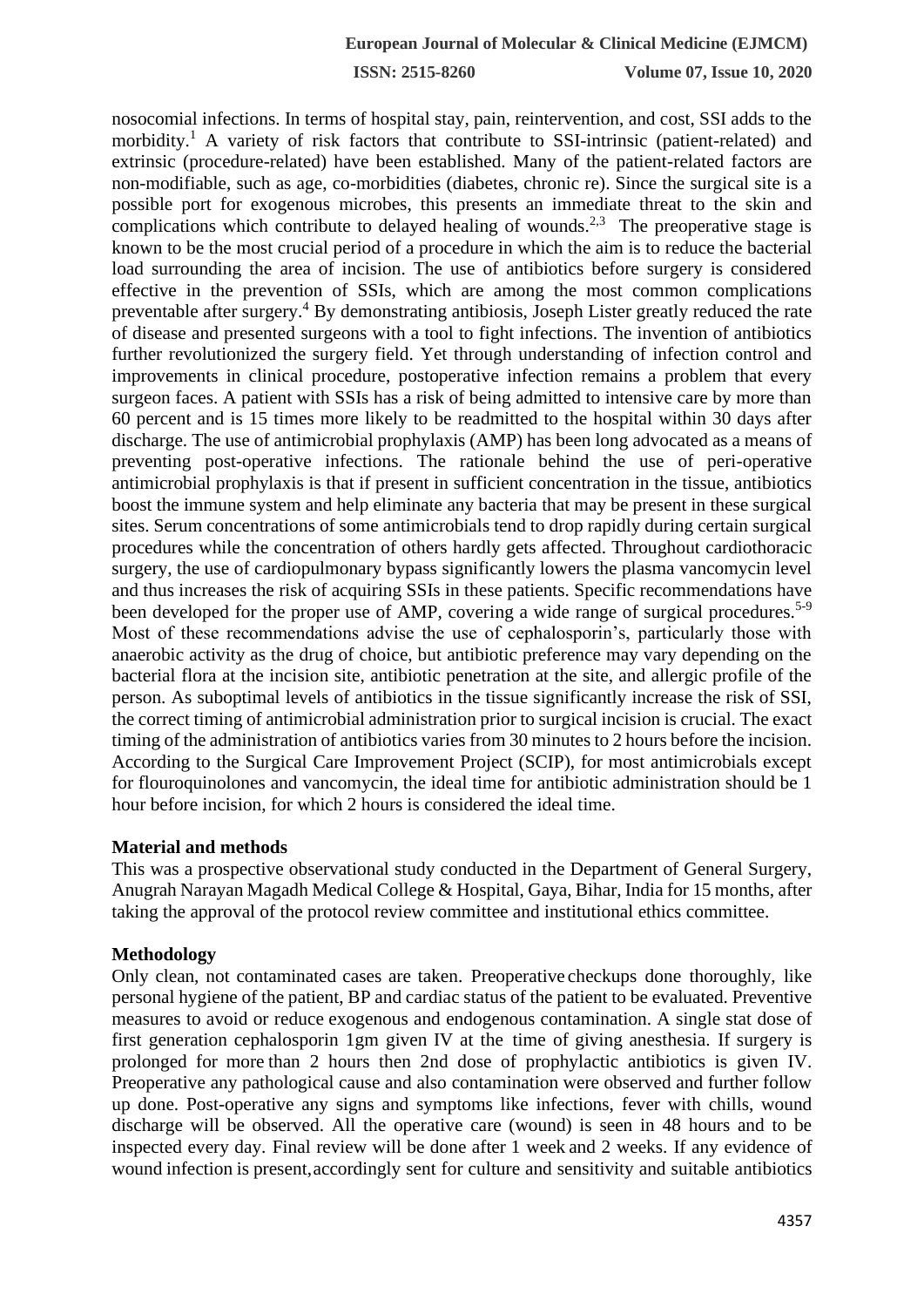**ISSN: 2515-8260 Volume 07, Issue 10, 2020**

are given. The post-operative stay in hospital was noted.

#### **Parameter examined under given clause to study morbidity postoperatively**

Recording of temperature continuously for 72 hours, pain in the operative site, redness, any discharge or collection and drug administration for any complication, checklist use has been associated with improved compliance with antibiotic administration guidelines and significantly lower SSI rate in various global trials.<sup>10-11</sup>

Preoperatively patient-applied chlorhexidine scrub may decrease SSI rate as compared to no bathing.<sup>12</sup> Hair removal is a common preoperative practice. If hair isremoved, however electric clipper should be used, razors have been linked to increased SSI rate.<sup>13</sup> Chlorhexidine scrubs are more effective and long lasting as compared to iodine in decreasing the bacterial count.<sup>14</sup>

#### **Intra operative considerations**

Maintaining the stable hemodynamics throughout the perioperative period and intraoperative hemodynamic control significantly reduces the SSI rates.<sup>15</sup> A performa was made in each cases and detailed study is done and maintained, the record of investigation done in all cases preoperatively depending upon the age up to 45 years, complete hemogram, RFT, LFT, RBS, urine routine, chest X ray and ECG, the other relevant investigations are done depending upon individual patients as and when required. The complete details of surgical operation, its duration, and any factors which influence contamination or table, instruments were carefully noted and data analyzed using Microsoft excel with frequency distribution.

#### **Results**

Out of 110 operations done by elective procedure males were 61.82% and females were 38.18%, age ranged between 20 years and 58 years. Averageage group was between 20 years and 55 years.

| Age             | <b>Male</b> | .<br><b>Female</b> | <b>Total</b> |
|-----------------|-------------|--------------------|--------------|
| (in years)      |             |                    |              |
| <b>Below 35</b> | 29          |                    | 46           |
| Above 35        | 39          |                    | 64           |
| <b>Total</b>    | 68          |                    |              |

**Table 1: Age and gender-wise distribution of studypopulation**

| Table 2: Distribution of cases as per studies operative diagnosis summarised |
|------------------------------------------------------------------------------|
|------------------------------------------------------------------------------|

| <b>Operative diagnosis</b>          | No. of cases | Percentage |
|-------------------------------------|--------------|------------|
| <b>Inguinal hernias</b>             | 29           | 26.36      |
| Hydrocele                           | 21           | 19.09      |
| <b>Fibroadenomas</b>                | 20           | 18.18      |
| <b>Thyroid swellings</b>            | 3            | 2.73       |
| <b>Cholelithiasis</b>               | 8            | 7.27       |
| <b>Ventral hernias</b>              | 5            | 4.54       |
| Soft tissue tumors or giant lipomas |              | 10         |
| <b>Others</b>                       | 13           | 11.82      |
| <b>Total</b>                        | 110          | 100        |

Table 2 demonstrated that most common elective operations procedure done were inguinal hernias (26.36%), followed by hydrocele (19.09%) and fibroadenomas (18.18%) respectively. The least common being thyroid swellings (2.73%).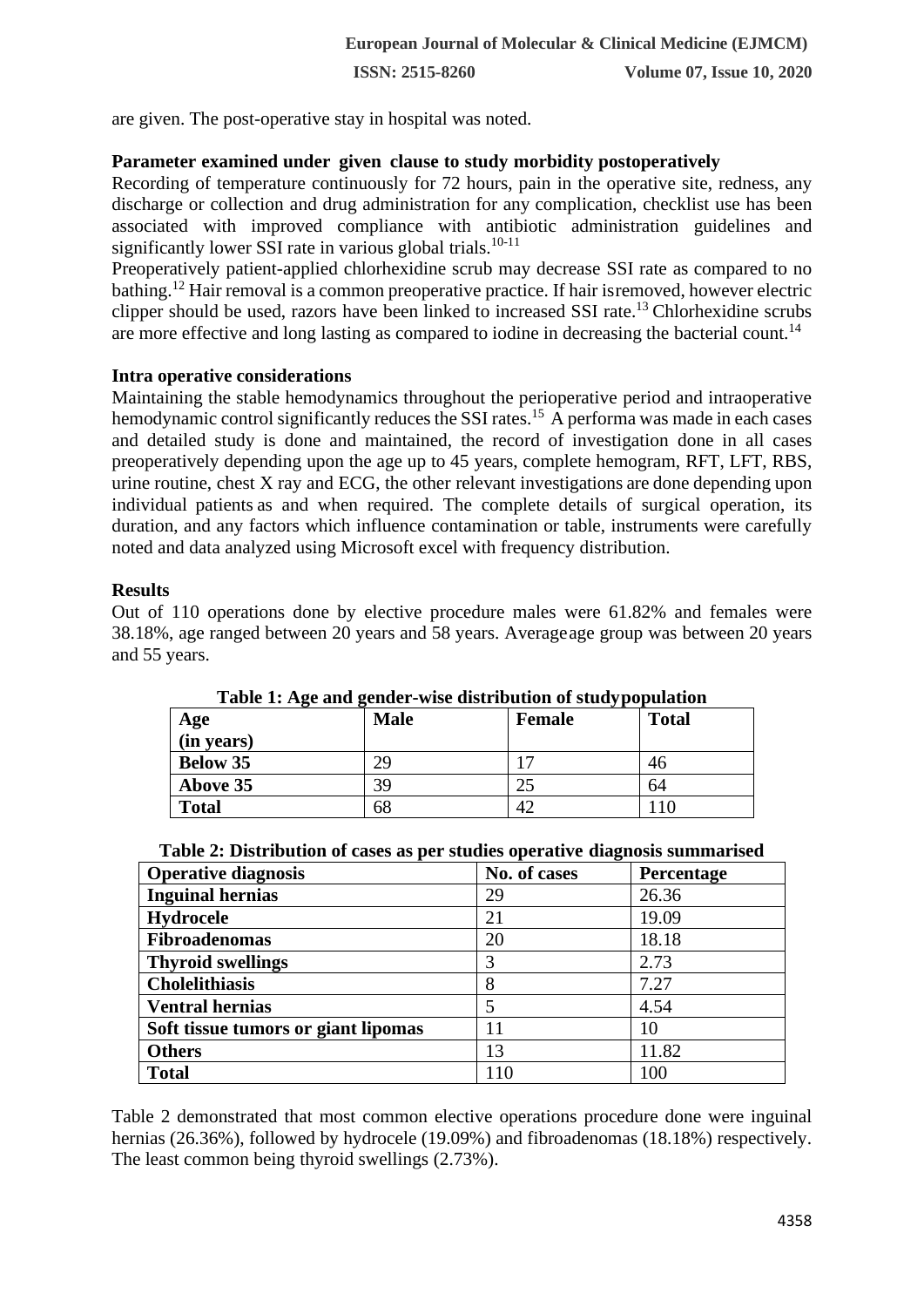**ISSN: 2515-8260 Volume 07, Issue 10, 2020**

Table 3 revealed co-morbid condition among elective operations procedure 18.18% of cases had hypertension followed by 6.36% COPD, 5.45% bronchitis, and 2.73% cardiac diseases.

| Table 3: Cases associated with co-morbidities.       |              |                   |  |  |
|------------------------------------------------------|--------------|-------------------|--|--|
| Associated conditions along with the primary disease | No. of cases | <b>Percentage</b> |  |  |
| <b>Hypertension</b>                                  | 20           | 18.18             |  |  |
| <b>Cardiac diseases</b>                              |              | 2.73              |  |  |
| <b>Bronchitis</b>                                    |              | 5.45              |  |  |
| <b>COPD</b>                                          |              | 6.36              |  |  |

out of 110 clean cases 5 (4.55%) patients had developed fever which subsided within 2-3 days, no antibiotic was administered. 7 patients developed fever with serous discharge, out of 5 patients 3 patients showed no growth in culture and sensitivity so no antibiotic was given. 2 cases showed staphylococcus aureus and 2 case showed pseudomonas growth. Total 5 (4.55%) cases showedsepsis which had been treated accordingly with antibiotics according to culture

#### **Discussion**

and sensitivity reports.

Many serious and time consuming operations performed with great skill and labour get spoiled in a minute by a tiny microbe - most common being the staphylococcus. The various neurosurgical, cardiothoracic and plastic surgeries, whose expertise has already sucked nearly half of a surgeon's carrier, are casted into tears of pus in the wound by these selfish microbes. How depressing it is to look at the patient feeling ill and lethargic even seven days after operation, making him/her weaker day by day, both by lowering his/her resistance to microbes and to a weeping pocket caused due to prolonged use of prophylactic antibiotics. Surgical site infections are an important type of infection associated with health care and their monitoring is part of infection control measures in most hospitals. SSI rates are commonly used in hospitals to evaluate the quality of assessment for infection control.<sup>16</sup>

The use of prophylactic antibiotics can reduce the rate of surgical infection, providing the right drug is chosen for the right occasion and given at the optimal time. The termprophylaxis is only appropriate when there has been no preoperative contamination or established infection. Many studies showed that properly administered prophylactic antibiotics could prevent postoperative infection.17,18

The incidence rate of 3.64% of the study is well within the infection rates of 2.8% to 17% seen in other studies. The difference in incidence rates may probably due to variations in interpretations of infection. Also, a meaningful single infection rate for all types of wounds is not possible, as the likelihood of infection differs in each type of wound. Cruse and Ford observed that the rate of infection of clean wounds was more useful as an indicatorof control of infection of surgical wounds than the overall incidence.<sup>17</sup>

The incidence rate in clean wounds in our study of 3.64% is almost similar to those of the other studies. As per the National Nosocomial Infection Surveillance Study (NNISS) data the accepted infection rate for clean cases 2.1%, clean contaminated cases 3.3%, contaminated cases 6.4 %, dirty cases 7.1%.<sup>19</sup>

Although the comparative study with NNISS study data showed the infection rate of clean cases is 2.1% whereas in our study compared with NNISS is 3.64% which is almost near to NNISS. Use of prophylactic antibiotic in clean contaminated and contaminated cases are well advocated but still controversial in clean cases.<sup>20</sup>

In the present study in the clean wound category with no obvious of contamination, the cultured infected wound was Staphylococcus aureus predominantly similar patternof micro flora was observed by Anvikar et al, Olson et al with Staphylococcus aureus as most common.21,22 The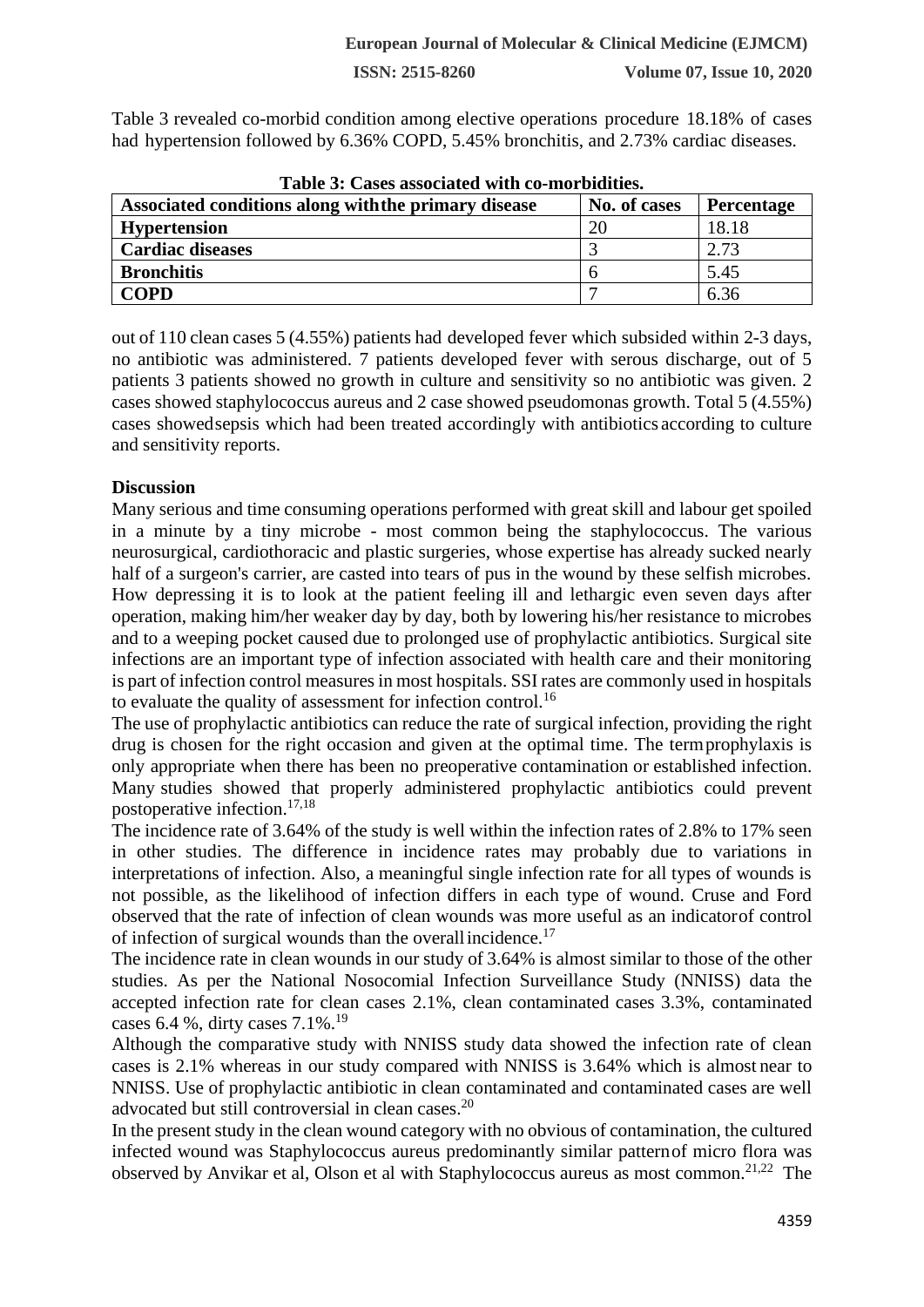pattern of organisms isolated in wound types in various studies suggested skin colonizers to be the main source ofSSI in clean procedures.

### **Conclusion**

Our study indicates the necessity of antibiotics prophylaxis so as to prevent surgical site infections in cases of elective surgery. Since there is a lack of properly ventilated and cleaned operation theatres in India, it is of at most importance to conducts a number of studies in different parts of the country to collectively access the duration for antibiotics prophylaxis.

# **Reference**

- 1. Zumla A. Mandell, Douglas, and Bennett's principles and practice of infectiou Diseases. 2010;10(5):303
- 2. Kirkland KB, Briggs JP, Trivette SL, of surgicalsite infections in the 1990s: Attributable mortality, excess length of hospitalization, and extra costs. Infect Control Hosp Epidem
- 3. Berríos-Torres SI, Umscheid CA, Bratzler DW, et al. Centers for Disease Control and Prevention Guideline for the Prevention of Surgical Site Infection, 2017. JAMA Surg 2017; 152:784
- 4. Global guidelines for the prevention of surgical site infection.World Health Organization 2016 https://www.ncbi.nlm.nih.gov/pubmedheal th/PMH0095752/pdf/PubMedHealth\_PM H0095752.pdf (Accessed on September 19, 2017).
- 5. Miles AA, Miles EM, Burke J. The value and duration of defence reactions of the skin to the primary lodgement of bacteria. Br J Exp Pathol
- 6. Burke JF. The effective period of preventive antibiotic action in experimental in Surgery.1961; 50: 161- 168.
- 7. Ortega GM, Marti-Bonmati E, Guevara SJ, Alteration of vancomycin pharmacokinetics during cardiopulmonary bypass in patients undergoing cardiac surgery. Am J Health Syst Pharm
- 8. Bratzler DW, Houck PM. Antimicrobial prophylaxis for surgery: An advisory statement from the National Surgical Infection Prevention Project. 2004; 38:1706-1715.
- 9. Gilbert DN, Moellering RC Jr, Eliopoulos GM, The Sanford Guide to Anti Sperryville, VA: Antimicrobial Therapy Inc.; 2008
- 10. Haynes AB, Weiser TG, Berry WR. A surgical safetychecklist to reduce morbidity and mortality in a global population. N Engl J Med. 2009;360:491-9.
- 11. Vries EN, Dijkstra L, Smorenburg SM. The surgicalpatient safety system (SURPASS) checklist optimizes timing of antibiotic prophylaxis. Patient Saf Surg. 2010;4:6.
- 12. Webster J. Preoperatively bathing or showering withskin antiseptic to prevent surgical site infection. Cochrane Database Sys Rev. 2007;2:CD004985.
- 13. Tanner J, Woodings D, Moncaster K. Preoperative hair removal to reduce surgical site infection. Cochrane Database Sys Rev. 2006;3:CD004122.
- 14. Tanner J, Swarbrook S, Stuart J. Surgical hand antisepsis to reduce surgical site infection. CochraneDatabase Sys Rev. 2008;1:CD004288.
- 15. Dalfino L, Giglio MT, Puntillo F. Haemodynamic goal-directed therapy and postoperative infection;earlier is better. a systemic review and meta-analysis.Crit Care. 2011;15(3):154.
- 16. Steinberg JP, Braun BI, Hellinger WC, antimicrobial prophylaxis and the risk of surgical site infections: Results from the Trial to Reduce Antimicrobial Prophylaxis Errors (TRAPE). 2009.
- 17. Cruse PJ, Foord R. The epidemiology of woundinfection: a 10-year prospective study of 62,939 wounds. Surg Clin North Am. 1980;60(1):27-40.